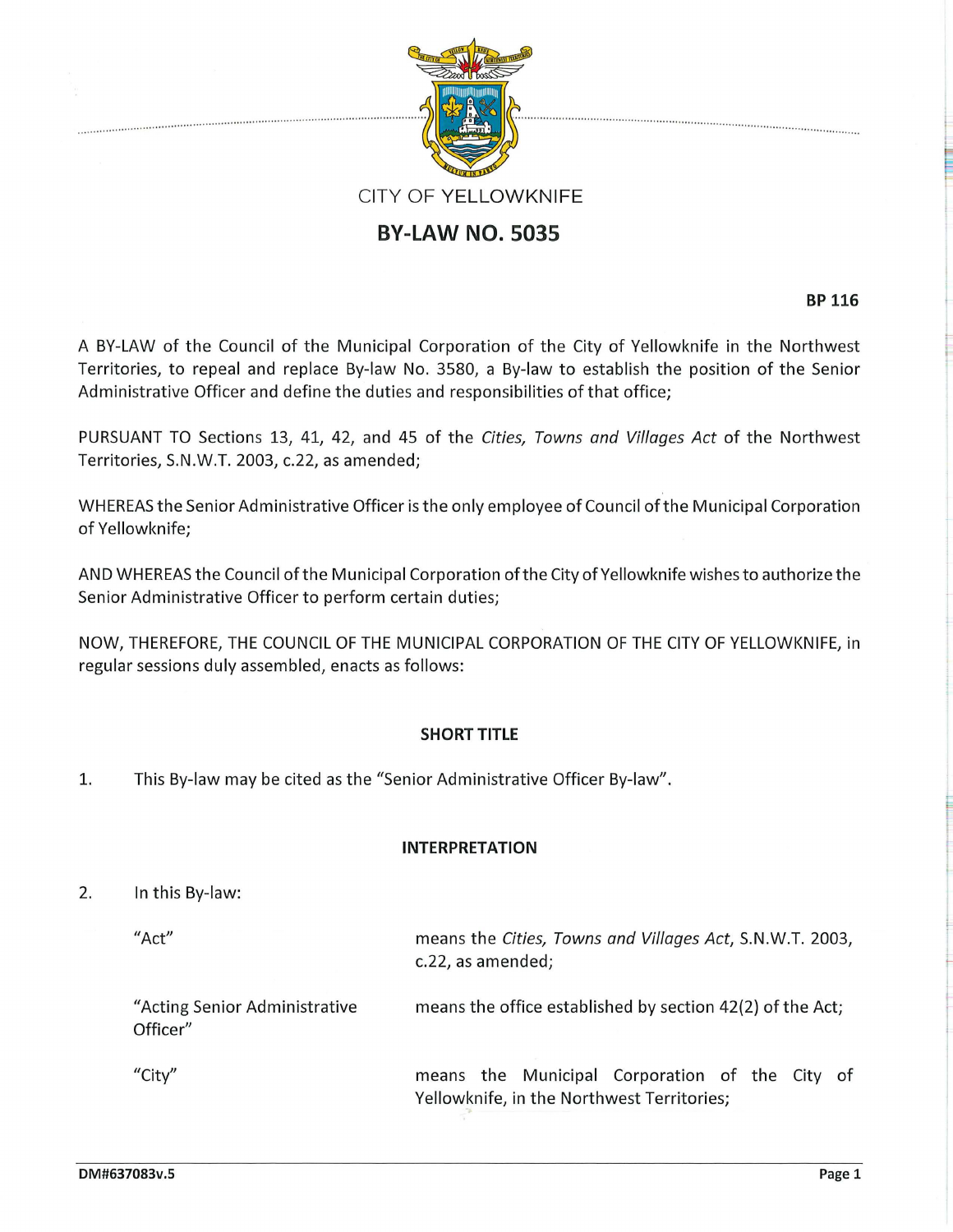| "Council"                       | means the council of the City;                                                                                                                   |
|---------------------------------|--------------------------------------------------------------------------------------------------------------------------------------------------|
| "Director"                      | means a senior manager responsible for an administrative<br>department of the City who reports directly to the Senior<br>Administrative Officer; |
| "Senior Administrative Officer" | means the position established by section 41 of the Act.                                                                                         |

#### **ESTABLISHMENT**

- 3. With this by-law Council establishes the position of Senior Administrative Officer.
- 4. The Senior Administrative Officer shall be known as, and referred to as, the "City Manager".
- 5. Council shall by by-law, in accordance with the Act, appoint a person to fill the position of City Manager.
- 6. The City Manager shall carry out:
	- a. all administrative duties and powers delegated to the City Manager by Council that Council has authority to delegate;
	- b. all duties set out in the Act or imposed on the City Manager by any other Territorial legislation; and
	- c. all administrative and related duties as set out in this by-law.
- 7. The terms and conditions of employment for the City Manager not included in this by-law shall be established by written agreement between Council and the City Manager . Nothing in the written agreement shall substitute or supersede the terms of this by-law. In the event a conflict arises between the terms of this by-law and the written agreement, the terms of this by-law shall govern.
- 8. The Mayor, in conjunction with Council, shall provide the City Manager with an annual performance appraisal.
- 9. The City Manager shall serve a one-year probation period, which may, at the option of Council, and prior to the expiration of the initial probation period, be extended for an additional six months.
- 10. The City Manager may designate an Acting City Manager in the event of a scheduled absence. If the City Manager is unable to designate an Acting City Manager, Council shall by resolution appoint an Acting City Manager in the event of incapacity, long-term illness, or unscheduled absence. The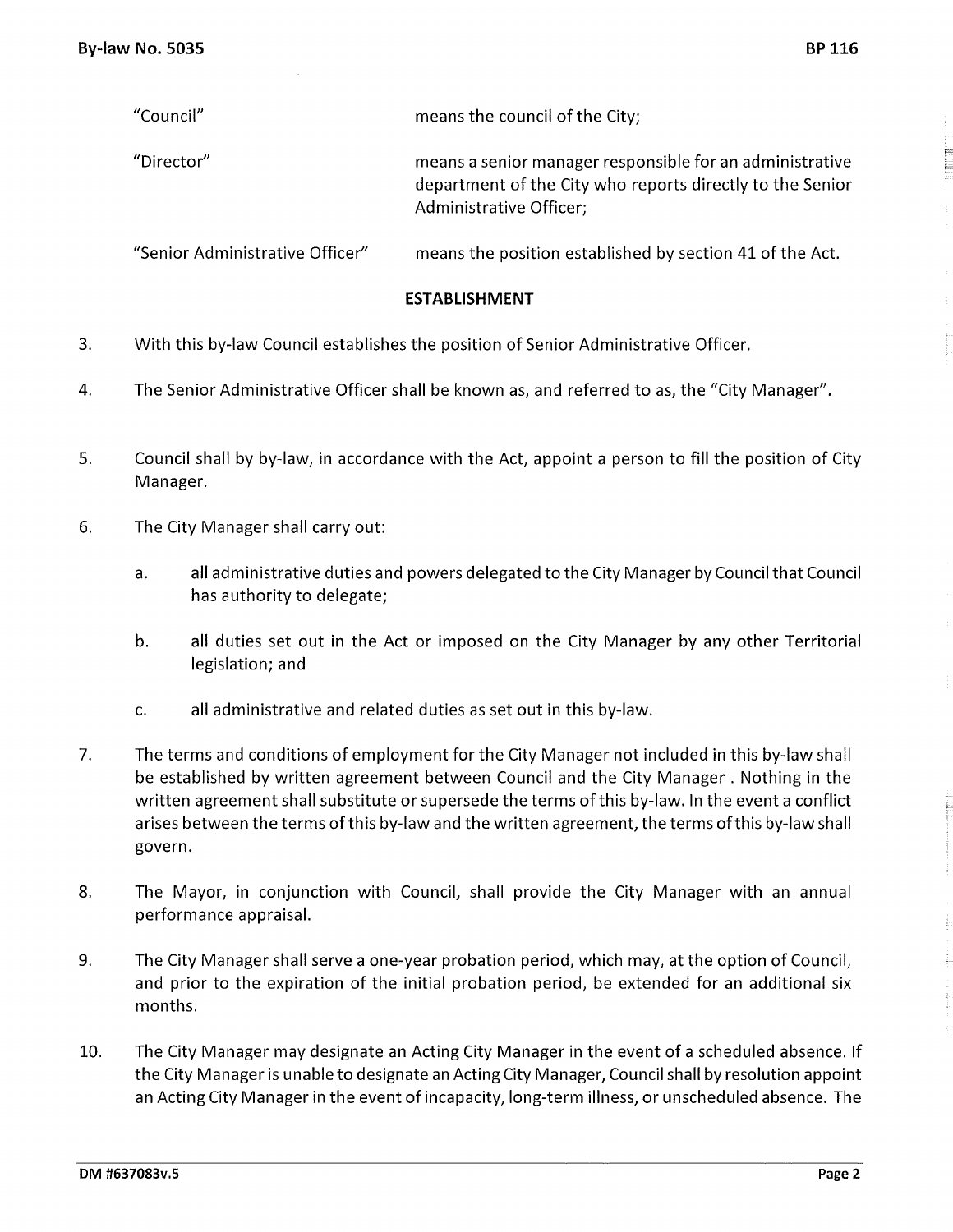Acting City Manager, during the absence of the City Manager, will perform and exercise the powers and duties of the City Manager.

### **QUALIFICATIONS**

- 11. Council shall select and appoint the City Manager based on the applicant's:
	- a. formal education;
	- b. general experience;
	- c. training and experience in public administration; and
	- d. communication and leadership skills.
- 12. The City Manager shall have a thorough knowledge of the role, functions and principles of municipal government and have acquired significant senior management skills in financial matters, employee relations and policy development and implementation.

#### **DUTIES AND RESPONSIBILITIES**

- 13. In addition to those matters prescribed by the Act and the powers and duties that may from time to time be delegated to the City Manager by by-law or resolution of Council, the City Manager shall be responsible to Council for the overall administration of municipal objectives, policies and plans approved by Council.
- 14. In carrying out these responsibilities the City Manager shall report directly to and receive direction from Council through its bylaws and resolutions.
- 15. The City Manager will ensure the Mayor is briefed on all administrative matters going forward to Council for its decision(s).
- 16. In addition to the responsibilities and duties stated in this by-law, the City Manager's responsibilities include the following:
	- a. (i) coordinating, directing and making recommendations on presentations by administrative staff to Council on policy proposals and ongoing municipal operations;
		- (ii) providing information, advice and recommendations to Council on all matters:
			- (A) considered by management as likely to be of significance to Council and, in particular, any matters on which Council has yet to establish a policy or bylaw or approve a new or revised service or program; or
			- (B) which exceed the permission granted to the City Manager with respect to the budget expenditures, operational matters and the financial condition of the City;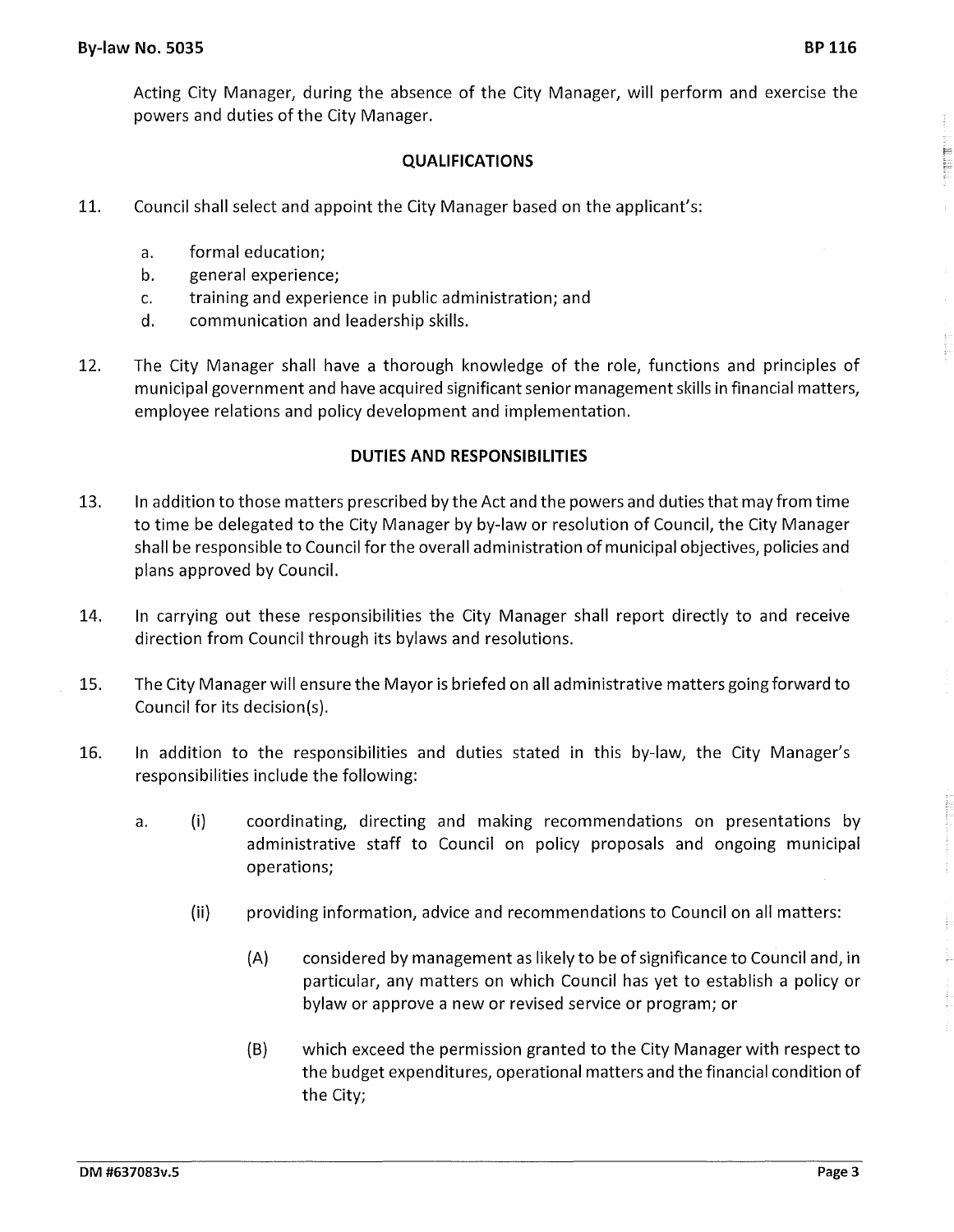(iii)

- (v) ensuring Council-approved policies are codified and the information concerning these policies is distributed to and implemented by appropriate Directors and other senior managers;
- (vi) developing, implementing and approving administrative procedures and practices in support of Council-approved policies;
- b. (i) attending or being represented at all Council, committee and board meetings unless excused by Council, and assisting in the decision-making process by providing technical advice, guidance and consultation as required or requested;
	- (ii) ensuring Council receives such information and reports as it requires to:
		- (A) make effective policy decisions; and

achieve Council's objectives;

- (B) monitor the effectiveness of administrative operations;
- (iii) ensuring the Mayor is regularly informed of the implementation of all approved policies and projects and any other matters deemed to be relevant by the Mayor and City Manager;
- (iv) providing high level policy and program advice as well as appropriate advice and guidance to the Mayor and Council in dealing with other orders of government;
- (v) keeping informed of governmental and community affairs and ensuring Council and City employees are advised of significant trends and new developments in this field. As appropriate, advising Council on the impact of such trends and developments on existing Council policies;
- **C.**  (i) exercising control of the finances of the City in accordance with the provisions of the Act, the City's Financial Administration By-law, as amended, and as otherwise directed by Council;
	- (ii) ensuring the development of satisfactory and timely procedures and controls relating to budget preparation and financial reporting of the City's revenues and expenditures, including:
		- (A) preparation and submission to Council of annual budgets with appropriate explanations and substantiating information;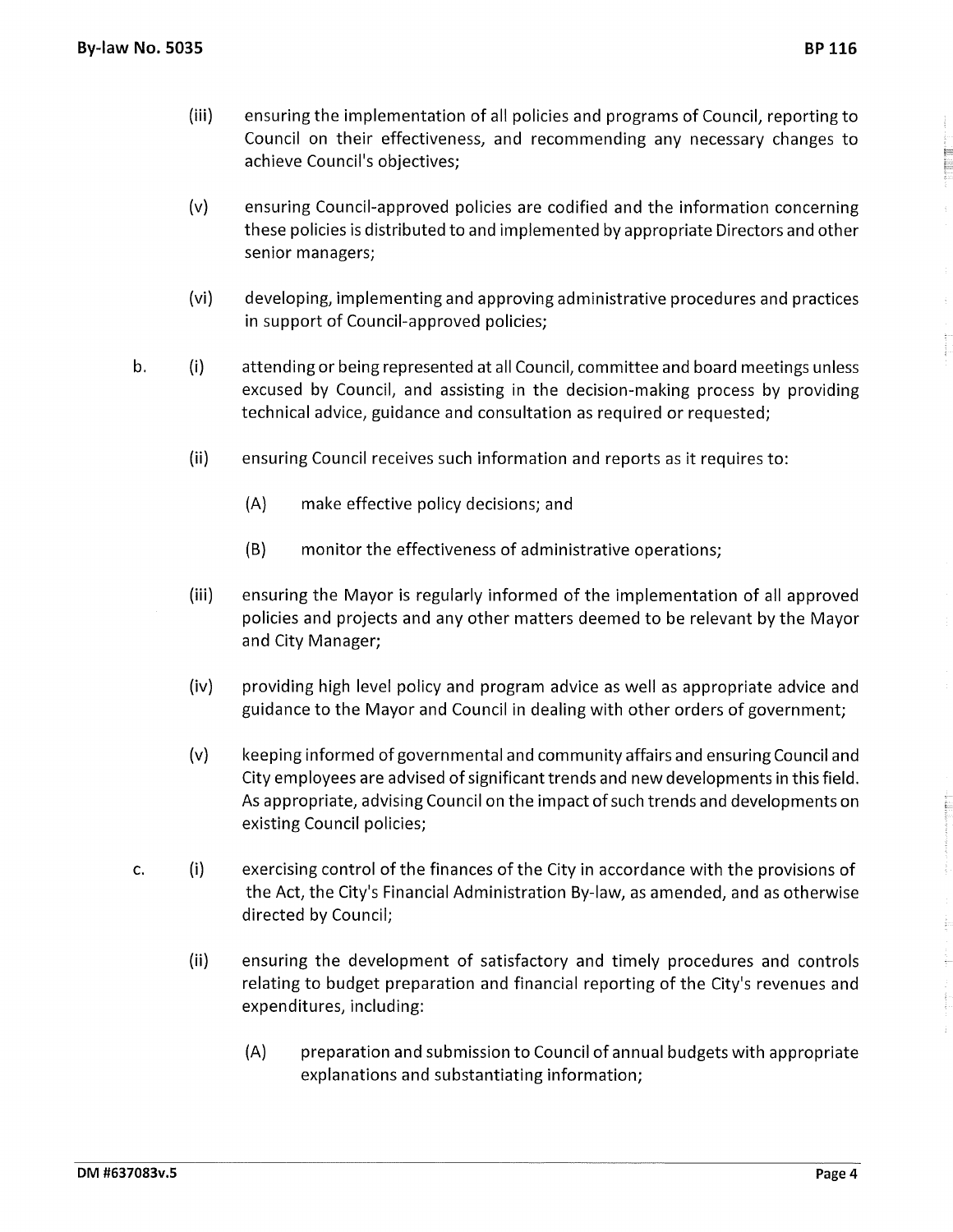E

- (B) reporting regularly to Council on the City's actual revenues and expenditures as contrasted to those budgeted with explanations of significant variances;
- (C) reporting to Council on any other matter of a financial nature which in the City Manager's opinion should be reported to Council or which is requested by Council;
- (iii) ensuring the efficient procurement and safekeeping of goods and services for which funds are provided within the budget;
- d. (i) determining salaries, benefits, hours of work, and other working conditions of City employees in accordance with any applicable collective agreement and other established administrative policies;
	- (ii) appointing, promoting, demoting, transferring, suspending or dismissing City employees pursuant to the provisions of the Act and any other applicable legislation and in accordance with personnel policies, collective agreements and budgetary guidelines;
	- (iii) supervising all Directors, officers, employees and agents of the City to the extent allowed by the Act and this by-law and as expected of a City Manager;
	- (iv) ensuring the development of comprehensive personnel policies and programs governing the selection, compensation, development, retention, appraisal, and placement and dismissal of City employees;
	- (v) providing advice to any committee appointed by Council to:
		- (A) negotiate a collective agreement or any renewal of a collective agreement;
		- (B) negotiate any other employment contract with any City employee; and

if requested by Council, to lead such negotiations;

- (vi) maintaining all personnel records and files, and ensuring the confidentiality of those records and files;
- (vii) reviewing the structure of the administration of the City, including establishing, merging, dividing and eliminating departments and establishing a managerial hierarchy below the level of direct reports to the City Manager and administrative and reporting policies and procedures. Updating Council on the City Manager's approved organization structure policy;

į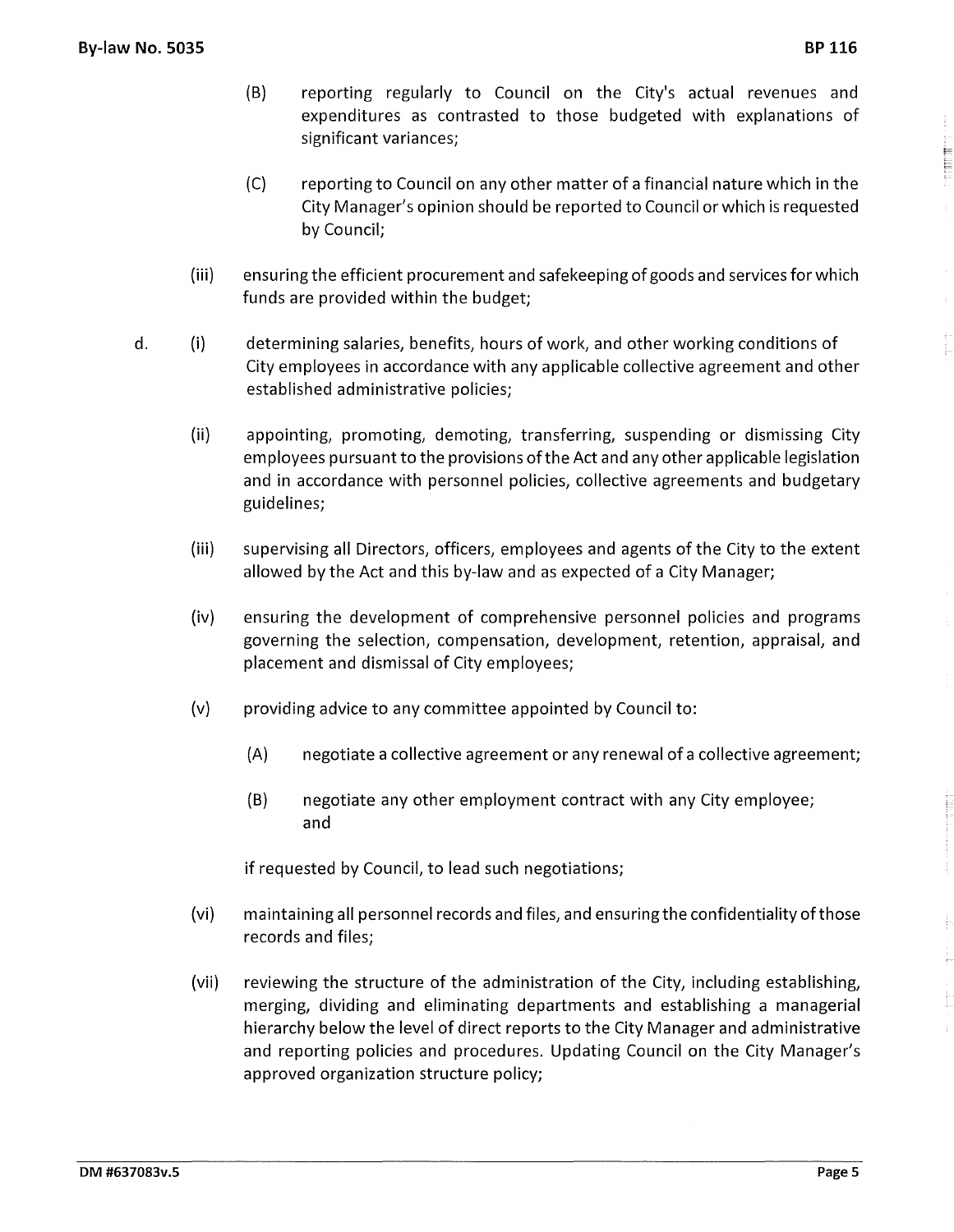- e. conducting audits, investigations and studies of the administration as permitted and/or planned for within the current operating budget;
- f. providing any requested input and assistance to Council in its review of its governance or the senior management functions of the City;
- g. instructing legal counsel on any matters involving any potential legal and administrative proceedings involving the City within the policies and resolutions of Council; and
- h. carrying out such additional duties and exercising such additional responsibilities as Council may assign to the City Manager.

# **DELEGATION**

- 17. Subject to the approval of Council, the City Manager may delegate any of the City Manager's duties and responsibilities as is necessary and permitted by the Act for the purpose of establishing an efficient administrative operation capable of fulfilling the obligations and goals of Council.
- 18. The City Manager may establish such administrative committees as the City Manager deems necessary to provide for the proper and efficient administration of City business. In addition, a committee so established may be used for the furnishing of information to Council as required. Members of these committees may be employed by the City or they may be recruited from the wider community.
- 19. The City Manager shall keep informed of the business transacted by all committees established by this by-law and, where necessary, report to Council on the business transacted by such committees.
- 20. The City Manager, where appropriate, shall communicate and cooperate with committees, boards, commissions and agencies outside the jurisdiction of Council and report to Council when the operations of such bodies affect the policies and objectives of the City or affect the normal day-today business of the City.
- 21. Except for purposes otherwise authorized by Territorial or Federal statute, Council shall deal with and control the administrative service of the City through the City Manager subject to the overall supervision of the Mayor.

# **REPEALS**

- 22. By-law No. 3580 is repealed.
- 23. Motion #0243-03 dated July 28, 2003 is rescinded.